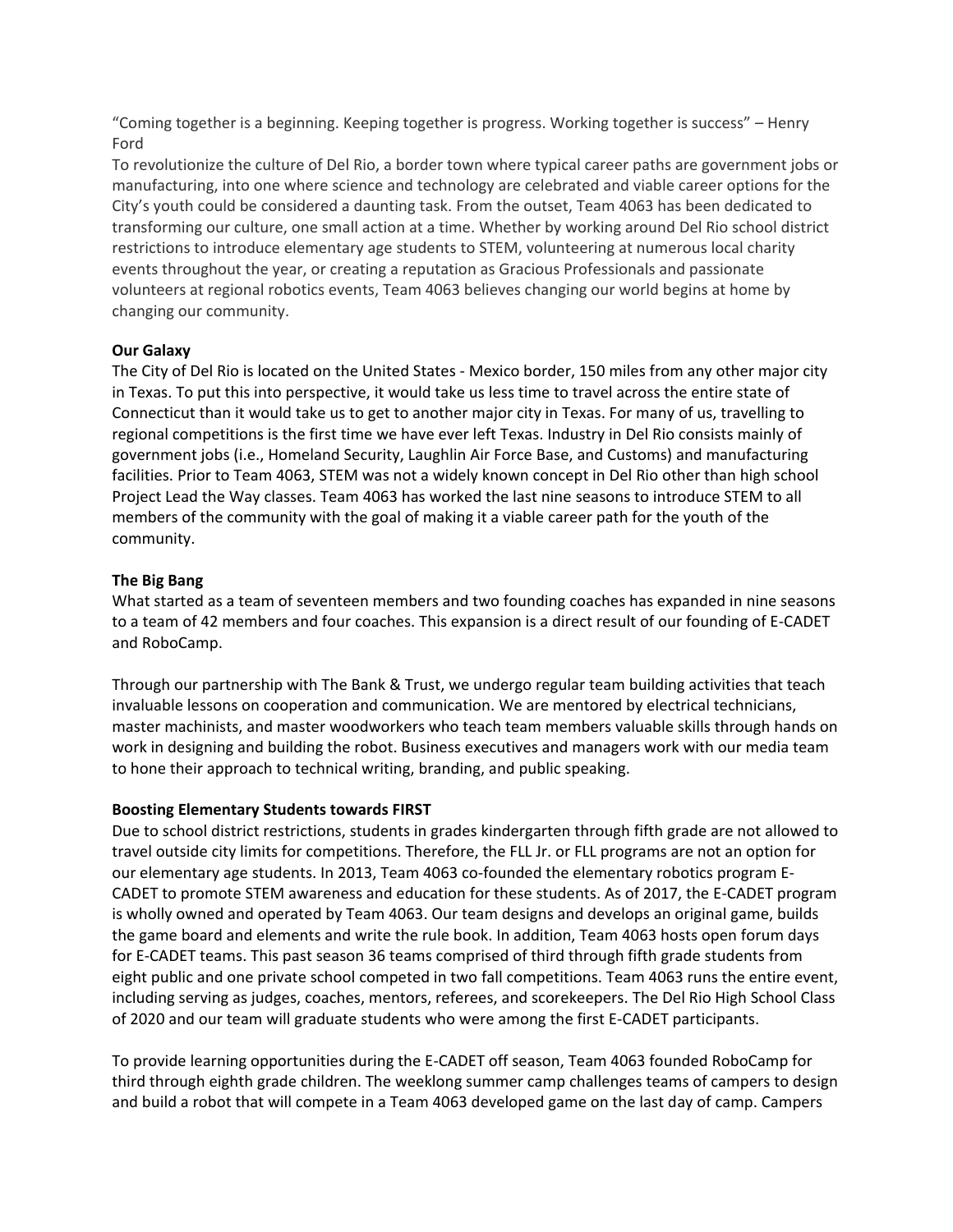are introduced to 3D design using Autodesk Inventor. Besides introducing STEM concepts to elementary age students, we also begin teaching them the importance of teamwork and Gracious Professionalism by starting each day with a different team building activity. Since the outset, we have hosted 250 campers in RoboCamp.

## **Reaching Out to our Community and Beyond**

Beyond introducing STEM to the children in our community through our robotics programs, we work to acquaint the rest of the community to FIRST and STEM through our volunteer efforts. We give over 2,000 hours to the community each year, volunteering at events such as Feast of Sharing, Niño's Navideños, Big Raffle Dinner, Wild Game Dinner, Rotary's Independence Day Rodeo (including our teambuilt T-shirt cannon), and the annual Lake Amistad cleanup. Besides assisting with each of these events, we are happy to answer any questions attendees may have about our team and the mission of FIRST.

Our team prides ourselves on our helpful reputation throughout the FIRST community. We are easy to spot assisting other teams at competitions with our unique, bright pink, bunny-eared helmets. Our unusual headgear has become synonymous with the term "helpful". Beginning with our rookie season, we have won ten Gracious Professionalism awards over the last seven seasons.

For the second consecutive season we mailed game manuals to rookie teams competing at the same district/regional events. In addition, we used special tabs to mark important pages that are sometimes overlooked by rookie teams. We provided our contact information and encouraged them to contact us for assistance.

Our team members volunteer en masse at every competition we attend – acting as field-reset crew, ambassadors, safety goggle station monitors, and assembly and disassembly of the field, resulting in us winning the Volunteer of the Year Award in 2017 at Alamo Regional.

Hearing about our team's success, a group of students from the neighboring town of Uvalde convinced their STEM teacher to visit the FRC event we co-hosted in 2019. That visit morphed into FRC Team 8369, to which we have provided resources, guidance and an invitation to utilize our practice field.

In early January, we received a text from a former team member whose family moved to San Antonio during the summer of 2019. FIRST and our team made such an impact on him, he convinced his father to begin a team with the sophomore class from his new school. FRC Team 8405 was born. Existing and former coaches were contacted to support the team with a successful lift-off. We have provided general season advice as well as safety guidance and in-person coaching in an effort to help steer the ship.

### **Providing Liftoff in Spreading the Message of FIRST**

Without our loyal sponsors, we would be unable to spread the message of FIRST through the community. The Bank & Trust is our largest and longest community sponsor, having contributed over \$70,000 since our team's inception. In addition to financial support, the Bank & Trust has provided countless volunteer hours to our team. The Bank & Trust has gone on to hire some of Team 4063's members for summer internships, providing valuable work experience at a company whose core philosophy is Excellent and Exceptional Service, which reinforces Gracious Professionalism.

In the fall of 2015 Bendix, a commercial vehicle safety system supplier, awarded Team 4063 a grant totaling \$8,000 that enabled us to fund all levels of robotics in Del Rio including E-CADET, FLL, FTC, and our FRC team.